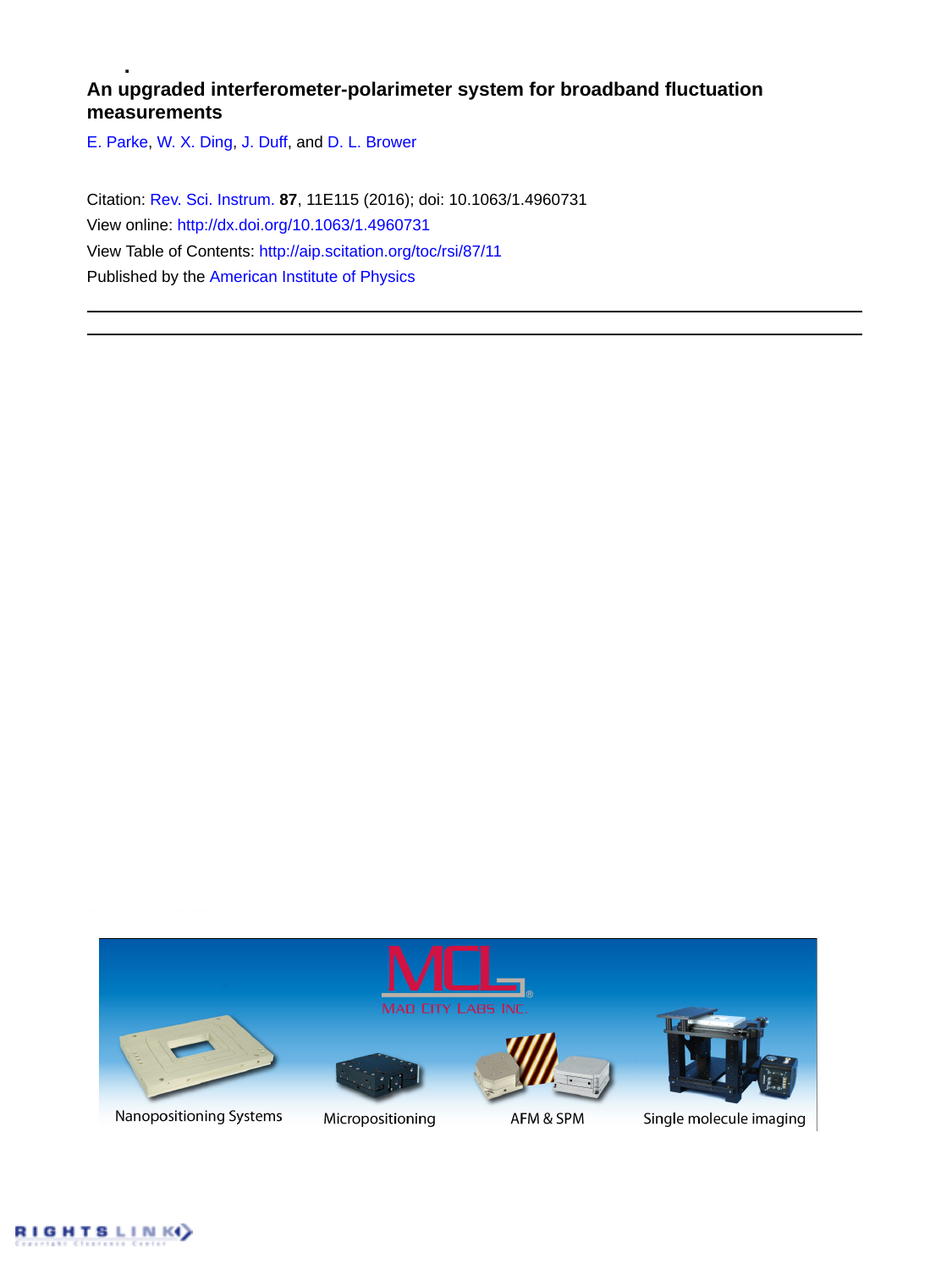

# **[An upgraded interferometer-polarimeter system for broadband](http://dx.doi.org/10.1063/1.4960731) [fluctuation measurements](http://dx.doi.org/10.1063/1.4960731)**

E. Parke,  $1, a)$  W. X. Ding,  $1$  J. Duff,  $2$  and D. L. Brower  $1$ 

<sup>1</sup>*Department of Physics and Astronomy, University of California Los Angeles, Los Angeles, California 90095, USA* <sup>2</sup>*Department of Physics, University of Wisconsin-Madison, Madison, Wisconsin 53706, USA*

(Presented 7 June 2016; received 6 June 2016; accepted 20 July 2016; published online 11 August 2016)

Measuring high-frequency fluctuations (above tearing mode frequencies) is important for diagnosing instabilities and transport phenomena. The Madison Symmetric Torus interferometer-polarimeter system has been upgraded to utilize improved planar-diode mixer technology. The new mixers reduce phase noise and allow more sensitive measurements of fluctuations at high frequency. Typical polarimeter rms phase noise values of 0.05°–0.07° are obtained with 400 kHz bandwidth. The low phase noise enables the resolution of fluctuations up to 250 kHz for polarimetry and 600 kHz for interferometry. The importance of probe beam alignment for polarimetry is also verified; previously reported tolerances of  $\leq 0.1$  mm displacement for equilibrium and tearing mode measurements minimize contamination due to spatial misalignment to within acceptable levels for chords near the magnetic axis. *Published by AIP Publishing.* [\[http:](http://dx.doi.org/10.1063/1.4960731)//[dx.doi.org](http://dx.doi.org/10.1063/1.4960731)/[10.1063](http://dx.doi.org/10.1063/1.4960731)/[1.4960731\]](http://dx.doi.org/10.1063/1.4960731)

## **I. INTRODUCTION**

Diagnosing magnetic and density fluctuations is important for understanding transport phenomena in magnetically confined plasmas. Global tearing mode driven density and magnetic fluctuations in the Madison Symmetric Torus (MST) reversed-field pinch (RFP) have been well-characterized by interferometry and polarimetry.<sup>[1,](#page-3-0)[2](#page-3-1)</sup> Neutral beam heated plasmas and improved confinement plasmas provide a range of phenomena (drift waves, energetic particle modes, Alfvénic modes) at higher frequencies which have been diagnosed primarily by density fluctuation measurements.[3](#page-3-2) While the strongest of the observed fast-ion instabilities have been diagnosed through polarimetry, $4$  many of these high-frequency instabilities have been too weak to resolve magnetic fluctuations. Additionally, broadband magnetic turbulence may play a role in stochastic transport of particles and energy. Extending the accessible bandwidth of fluctuation measurements is critical for understanding the full range of behavior observed at high frequencies.

The Far-Infrared (FIR) interferometer-polarimeter system on MST offers fast-time response, high-resolution fluctuation measurements.<sup>[5,](#page-3-4)[6](#page-3-5)</sup> The heterodyne detection system provides high bandwidth (up to ∼1 MHz) for measurement of dynamic changes in plasma equilibrium as well as high-frequency fluctuations. With such large achievable bandwidths from heterodyning, the primary limit on resolving high-frequency behavior is the detector noise floor. New planar-diode mixers improve on the corner-cube mixers previously used.[7](#page-3-6) The MST interferometer-polarimeter system has been upgraded to use planar-diode mixers on all chords, reducing phase noise and

Note: Contributed paper, published as part of the Proceedings of the 21st Topical Conference on High-Temperature Plasma Diagnostics, Madison, Wisconsin, USA, June 2016.

allowing measurement of high-frequency fluctuations with small amplitude. The FIR interferometer-polarimeter system is described in Section [II.](#page-1-1) For polarimeter operation, displacements between the probe beams even at scales much smaller than the beam width can have a significant impact on measured fluctuations. In Section [III,](#page-2-0) the alignment tolerances between probe beams are described and found to be within acceptable limits for chords near the magnetic axis. In Section [IV,](#page-2-1) the system performance is characterized up to 250 kHz for polarimetry and 600 kHz for interferometry.

#### <span id="page-1-1"></span>**II. HARDWARE**

The FIR laser system is comprised of a  $CO<sub>2</sub>$  pumped formic acid molecular gas laser operating at  $432 \mu m$ .<sup>[6](#page-3-5)</sup> Three independent cavities can be tuned with relative frequency offsets on the order of 1 MHz for heterodyne detection. The beams from two of the cavities are directed through the plasma to act as probe beams, while the third cavity provides a local oscillator for density measurements. The two probe beams have orthogonal polarization and are split into 11 chords passing through the plasma plus an additional reference mixer. See Figure [1](#page-2-2) for a simplified schematic of the three beam configuration involving only six chords and the reference mixer. Of the 11 chords, five are located at 250° toroidal, while the other six are located at 255°. Mixer signals are digitized at 6 MHz, and density and Faraday rotation values are digitally phase extracted through comparison to the reference signal.

Prior to the upgrade, the mixers were corner-cube whisker-diodes built in-house. All corner-cube mixers have been replaced by commercially available planar-diode mixers from Virginia Diodes, Inc. The planar diode mixers have typical responsivity of 800 V/W and preamplifier gain of 100. The improvement in responsivity compared to the corner-cube

<span id="page-1-0"></span>a)Electronic mail: eparke@ucla.edu.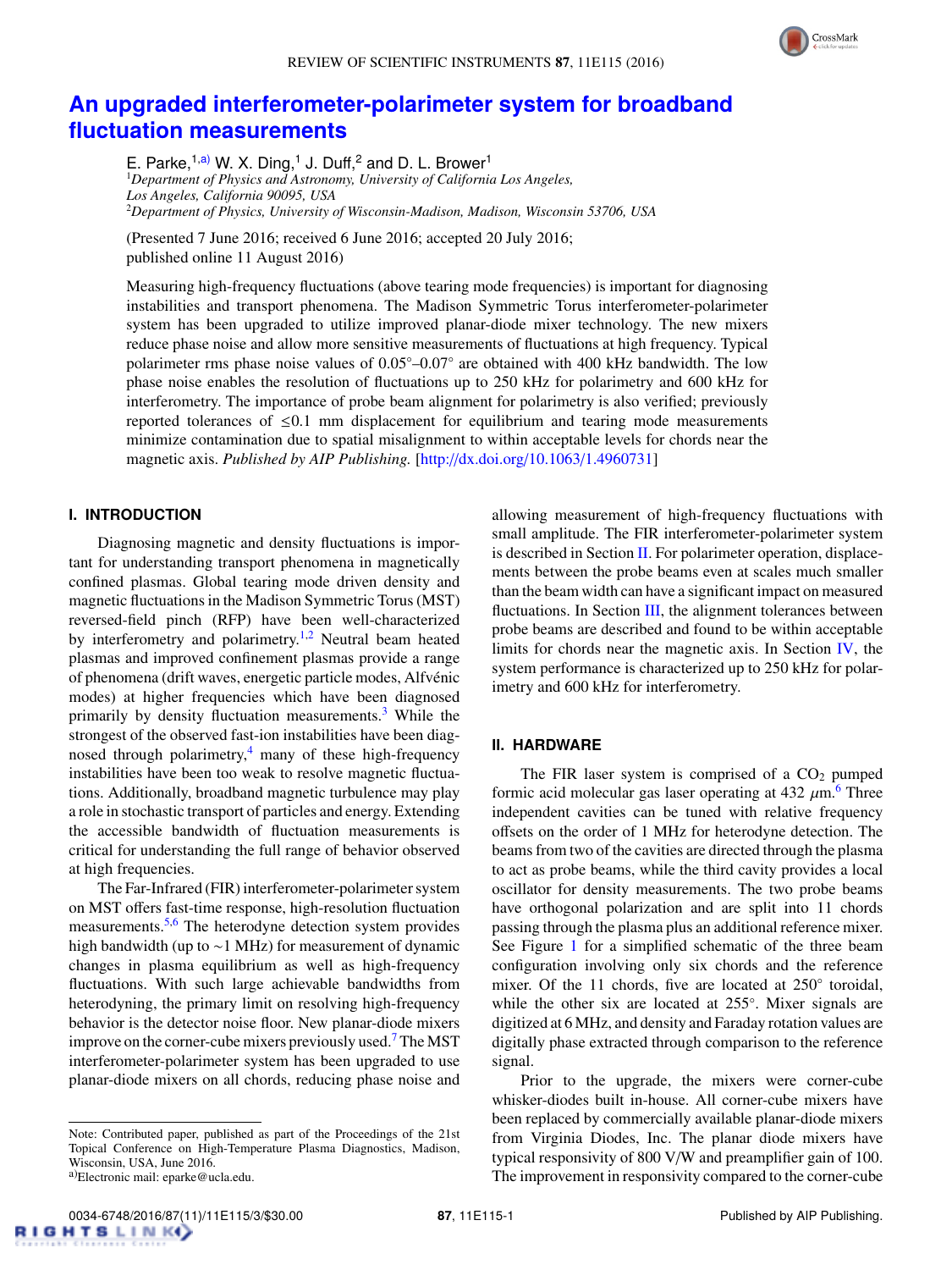<span id="page-2-2"></span>

FIG. 1. Schematic of three-wave FIR polarimeter-interferometer. Two probe beams with orthogonal polarization pass through the plasma for polarimeter operation, while a third beam serves as the local oscillator for interferometer operation. Only six chords are shown for simplicity.

mixers is roughly a factor of 5, with similar gains seen in the noise floor of signal power spectra.<sup>[7](#page-3-6)</sup> Typical polarimeter rms phase noise is 0.05<sup>°</sup>−0.07<sup>°</sup> for 400 kHz bandwidth.

### <span id="page-2-0"></span>**III. ALIGNMENT**

Despite beam diameters of 2–3 cm, the alignment of the two probe beams for polarimetry is technically demanding. Typical tolerances for acceptable alignment are  $\leq 0.1$  mm displacement between the two beams. Previous work has established a method for aligning the probe beams to within 0.1 mm displacement using a dielectric wedge as well as confirming the importance of aligning to this tolerance for measurements of both the equilibrium and tearing mode corre-lated fluctuations.<sup>[8](#page-3-7)</sup> Tolerances for broadband fluctuations, however, have not been addressed.

While the dielectric wedge technique offers high precision, the potential for feedback to drive the laser unstable and the intensive labor required motivated an alternative technique for this work. The relative alignment between the two probe beams can be determined by converting both beams to the same polarization state. The Faraday rotation angle for orthogonally polarized beams is given by half the line-integral of the difference in index of refraction experienced by each beam. For beams with the same polarization, the index of refraction is the same and the only phase difference accumulated between the beams is due to spatial misalignment—well-aligned beams should have mean of zero and phase noise equivalent to vacuum measurements.

Alignment tests were conducted with plasmas, iterating over multiple discharges to first minimize the equilibrium signal (using radial displacements) and then to eliminate residual fluctuation power by scanning toroidal displacements. This approach allows similar precision in minimizing displacement between the beams but does not yield the same degree of precision in controlling the divergence between beams that the dielectric wedge offers. Particularly for radial  $\mathbf{H} \mathbf{T} \mathbf{S} \mathbf{L} \mathbf{I} \mathbf{N} \mathbf{K}$ 

<span id="page-2-3"></span>

FIG. 2. Power spectra for the chord closest to the magnetic axis  $(R-R_0)$ = 6 cm) with both probe beams in the same polarization state. Displacements of 1.6 mm (toroidal) and 0.5 mm (radial) are compared to the optimized spectrum  $(\leq 0.1$  mm).

alignment, small-angle crossing between the probe beams may be obscured by uncertainty in the equilibrium measurement. Power spectra with the probe beams in the same polarization state depend strongly on the relative alignment between the two beams, see Figure [2.](#page-2-3) Fluctuation power at displacements of 1.6 mm can match power observed at low frequencies, while even a 0.5 mm displacement produces fluctuation power comparable to the Faraday rotation fluctuations at higher frequencies. For a given displacement, a similar level of fluctuation power is seen in both the radial and toroidal directions. While low-amplitude fluctuations are observed even up to a few hundred kHz for optimized alignment, the measured spectra for Faraday rotation can exceed the copolarized spectra up to frequencies of ∼150 kHz for core chords. These measurements indicate that the same tolerance  $(\leq 0.1$  mm) for equilibrium and tearing mode measurements is sufficient for fluctuation measurements at a range of frequencies above the tearing modes. Further work is required to determine the divergence between the probe beams, and to improve alignment for fluctuations above 150 kHz. Copolarization spectra for edge chords are much stronger, suggesting that measured Faraday spectra are dominated by density gradient contamination. Tighter alignment tolerances are required to obtain usable Faraday rotation measurements from these chords.

### <span id="page-2-1"></span>**IV. FLUCTUATION MEASUREMENTS**

The line-integrated electron density measurements from interferometry are given by

$$
\Phi = c_I \int n_e dz, \tag{1}
$$

where  $c_I = e^2 \lambda / 4\pi c^2 \epsilon_0 m_e$  and z is the path length along the vertical laser chord. The Faraday rotation measurement from vertical laser chord. The Faraday rotation measurement from polarimetry is

$$
\Psi = c_F \int n_e \vec{B} \cdot d\vec{l}, \qquad (2)
$$